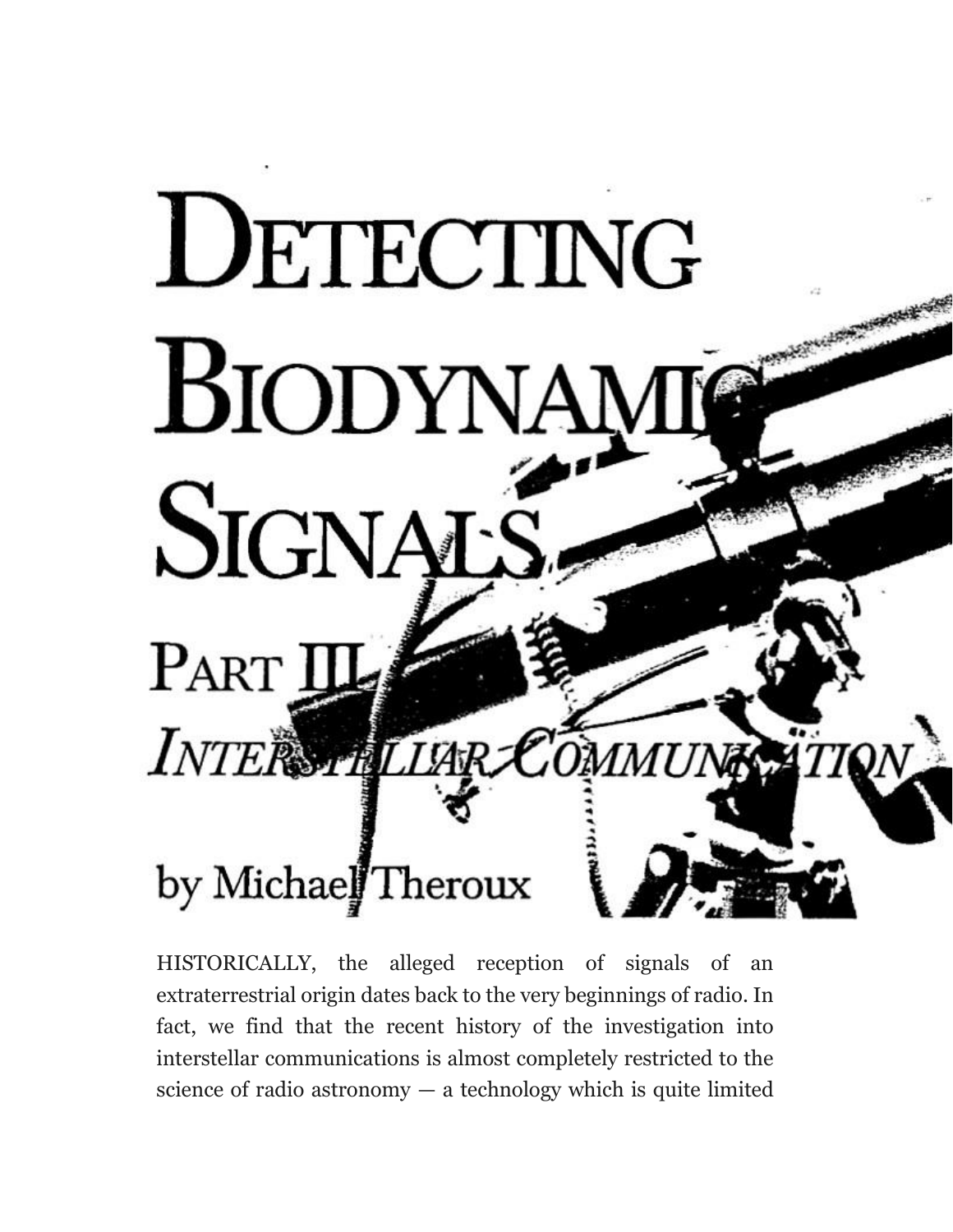due to the necessity of obeying the confines of the electromagnetic spectrum. Early in his career, Dr. L. George Lawrence recognized this limitation, and sought to overcome it by introducing a means of communication which was not bound by conventional electromagnetic laws. "Biological" or "Biodynamic" communication, as Lawrence called it, found its medium completely outside of the electromagnetic spectrum, and therefore solved many of the problems facing the prevailing radioastronomical methodology of interstellar communication. To comprehend the complexity of these problems, we must briefly detail the historical background of conventional interstellar communications (hereinafter referred to as ICOMM).

# **Radio Astronomy and the Birth of ICOMM**

Both Nikola Tesla and Guglielmo Marconi would be remembered for their early pronouncements of receiving "alien" signals (see ["Communicating with Mars"](https://borderlandsciences.org/journal/vol/53/n02/index.html) on page 33), but it wasn't until 1930 that the birth of radio astronomy and the consequent reception of radio signals of galactic origin heralded the beginnings of ICOMM. Karl Jansky, an American radio engineer, was the first to pinpoint signals originating from the center of the galaxy. We needn't detail his findings here as we have reprinted the entire 1934 document (see ["Short-wave Signals from Interstellar Space"](https://borderlandsciences.org/journal/vol/53/n02/index.html) on page 38). Shortly after World War II and the development of RADAR, the military began frequently intercepting radio signals originating from outer space. With this development, the first large radio telescopes would be employed for purely scientific purposes.

The first plan to monitor the stars for signs of intelligent life was conducted by Frank Drake, the then Director of the National Radio Astronomy Observatory (NRAO) at Green Bank, West Virginia in 1960. The project was called "Ozma", after the imaginary land of Oz, from L. Frank Baum's Wizard of Oz. The intended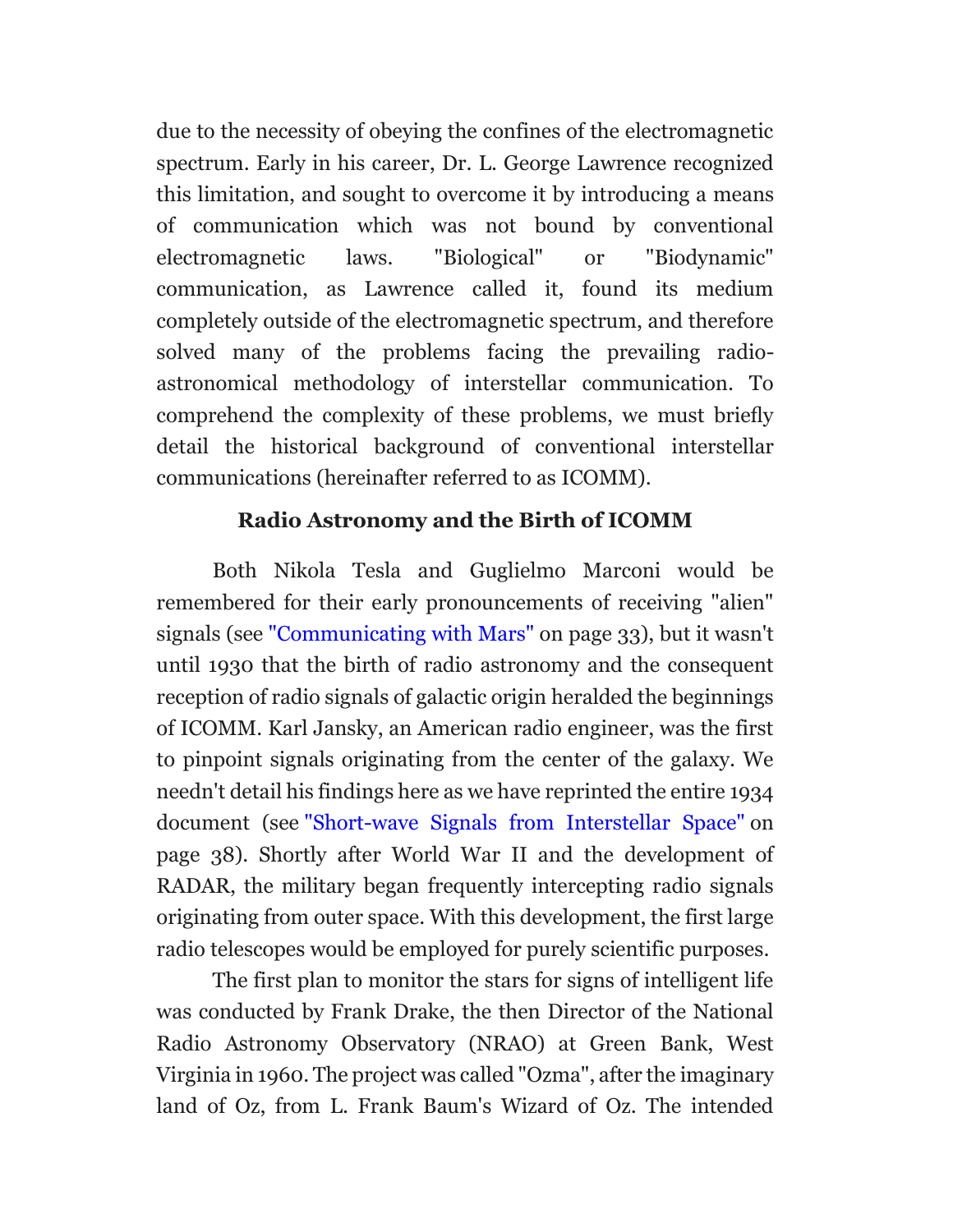targets were Tau Ceti (11.9 light years from earth) and Epsilon Eridani (10.8 light years from earth). After observing for a total time of about 4 weeks in the region of the 21-centimeter hydrogen band, no signals were found. Thus ended Project Ozma — and to this day — no signals have been found by any standard radioastronomical methods. Many so-called SETI (Search for Extraterrestrial Intelligence) projects, and several millions of dollars in funding later, have turned up  $[43]$ nothing. Even NASA showed interest for a while, spending \$60-70 million since 1971, but in the early 1990s, they dumped SETI and other projects from their budget.

The SETI institute's latest endeavor, called Project Phoenix, began in February 1995 at the Parkes radio astronomy observatory in New South Wales, Australia. So far, they have managed to bring in more than \$7.3 million in private donations for their efforts. State-of-the-art equipment was used to listen to about 200 southern hemisphere stars, scanning 28 million channels simultaneously at single-Hertz resolution using the 64 meter radio telescope. A follow-up telescope located 120 miles away allowed them to distinguish between terrestrial and galactic signals by utilizing Doppler shift. But, still no ET. Promising signals have all turned out to be things such as satellites, military radar, and even TV stations. They haven't given up though, and plan to focus on 900 northern hemisphere stars next.

# **The Problem with Radio-astronomical ICOMM**

The major difficulty with radio-astronomical ICOMM is that at its foundation lies some very uncreative quantitative assumptions. The basis for the entirety of this research assumes that an extraterrestrial civilisation's technology is comparable to, and has evolved to a state equal to our own. Without thought,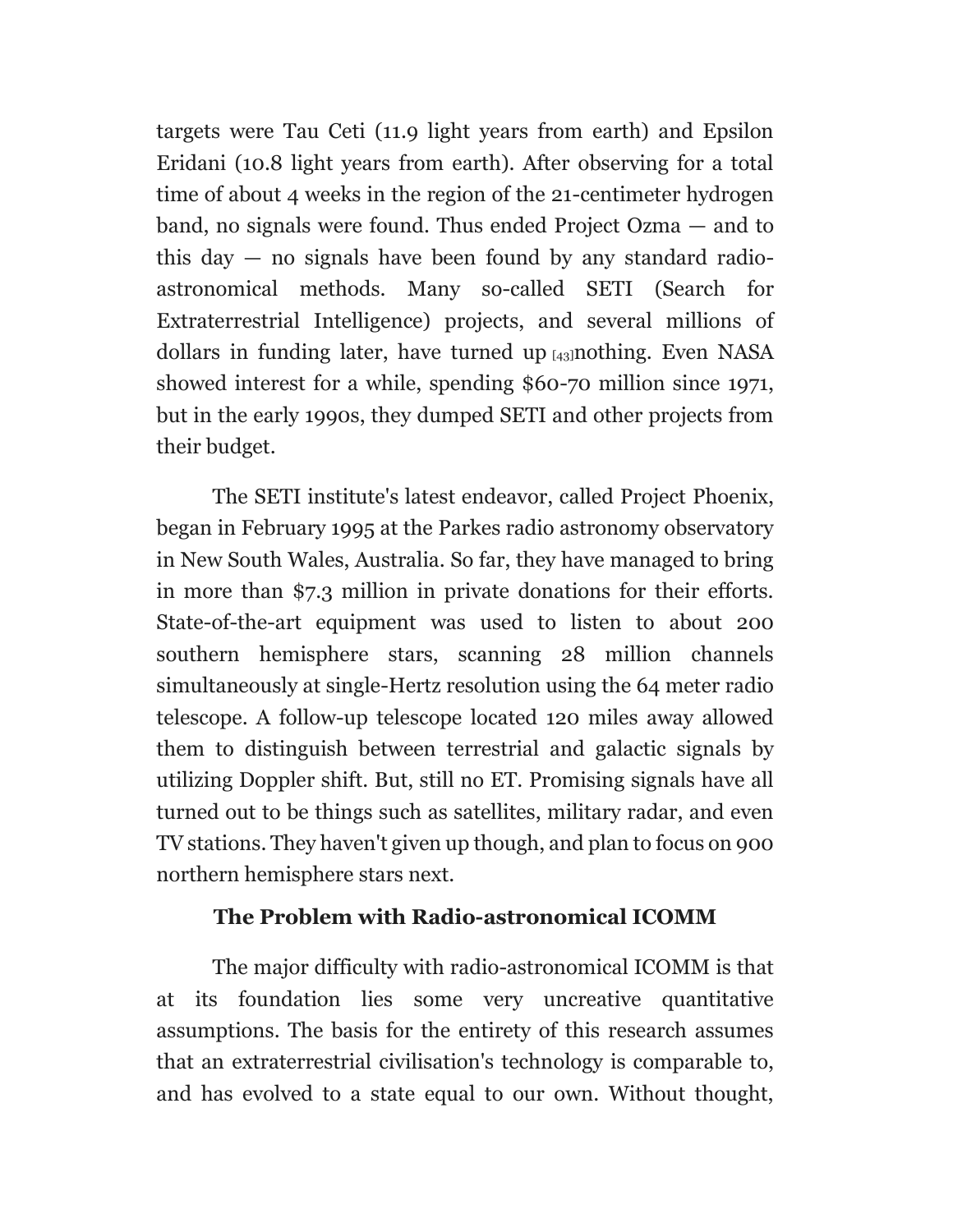academia casually presupposes that there are many, "...civilisations intelligent enough to build radio transmitters," and "...several million civilisations matching the Earth's *standard of development*." Quite an egotistical assumption for a culture that admits no solution to the mysteries of their own ancient civilisations!

Because technology on this planet has evolved in a specific direction (in this case toward the quantitative and mechanistic) does not foreordain that any other civilisation's technological evolution must parallel ours. It is quite possible, and certainly probable that many civilisations of galactic origin may have technologically evolved toward the perceptive and qualitative. These may be the standards by which they seek to communicate, and as we shall see, offer greater success considering the great distances with which ICOMM necessitates.

# **Language of the Stars**

The most difficult obstacle to overcome concerning ICOMM lies with the exchange of information. Since conventional presumption is so anthropomorphically restrained, the academics insist on using our own cultural and societal development as a guide to choosing the proper cosmic linguistic form. Simple messages, binary call signals, pictograms, and even an artificial schematic language called *Lincos* have been suggested and even transmitted to the stars. But, even simple language can pose incredible difficulty for scholars wishing to make an interpretation. Earlier advanced cultures on our own planet have left us with innumerable writings which still evade academia's decryption. Even the late skeptic and mechanist Carl Sagan foresaw this conundrum: "European scholars spent more than a century in entirely erroneous attempts to decode Egyptian hieroglyphics before the discovery of the Rosetta Stone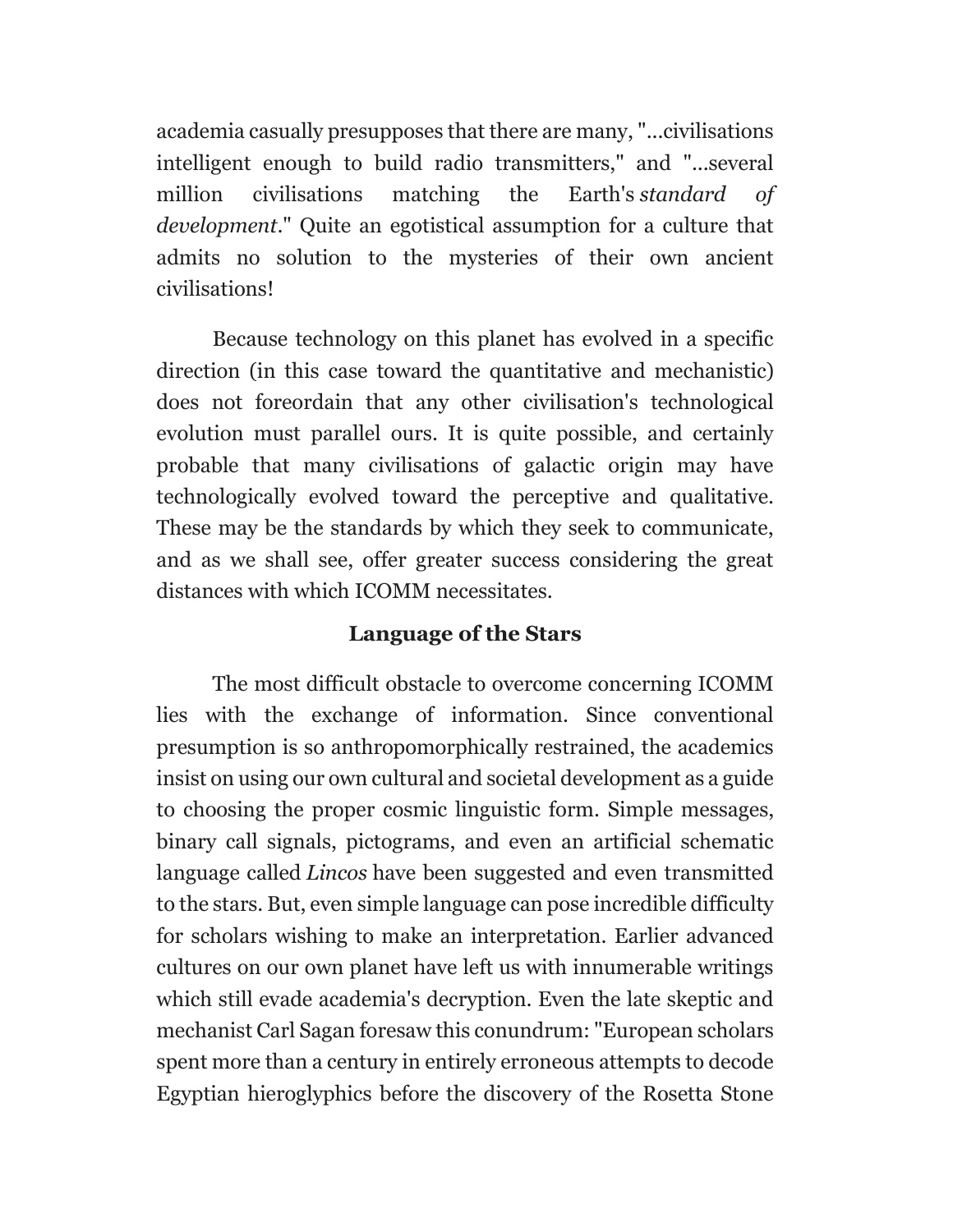[1799] and the brilliant attack on its translation by Young and Champollion. Some ancient languages, such as the glyphs of Easter Island, the writings of the Mayas, and some varieties of Cretan script, remain completely undecoded at the present time . . . how can we expect that a civilisation vastly more advanced than we, and based on entirely different biological principles, could ever send a message we could understand?"

Dr. L. George Lawrence was clearly aware of these facts before he began his pioneering efforts in biodynamic ICOMM. Dr. Lawrence proposed that certain advanced civilisations would have developed a means of communication utilising purely biological principles. This biological exchange of information has been previously outlined in parts [I](https://borderlandsciences.org/journal/vol/52/n03/Theroux_Detecting_Biodynamic_Signals_I.html) and [II](https://borderlandsciences.org/journal/vol/52/n04/Theroux_Detecting_Biodynamic_Signals_II.html) of this article, which also detail Dr. Lawrence's experiments in biodynamic transfer of information. Dr. Lawrence stated that these galactic cultures may have communicated by a method now lost to our civilisation — *eidetic communication* — where the biodynamic energy transfer acts as the carrier, and the patternate content is the modulation. This patternate content is the actual [44]eidoform, or complete eidetic picture. What makes this method superior to conventional radio reception is the fact that biodynamic information is transmitted in a longitudinal point-to-point fashion. One doesn't have to wait light years for the reception of a message — it is nearly instantaneous. This may be likened to simple remote viewing, only in this case it is device assisted — ensuring minimal errors. Gerry Vassilatos has done substantial work in this field which he calls *Device Assisted Remote Viewing* — and with notable success.

#### **Determining the Method of Transmission**

Dr. Lawrence was not without his own assumptions concerning the possible methods of galactic transmission. Of course, we have to begin somewhere, and Dr. Lawrence, being a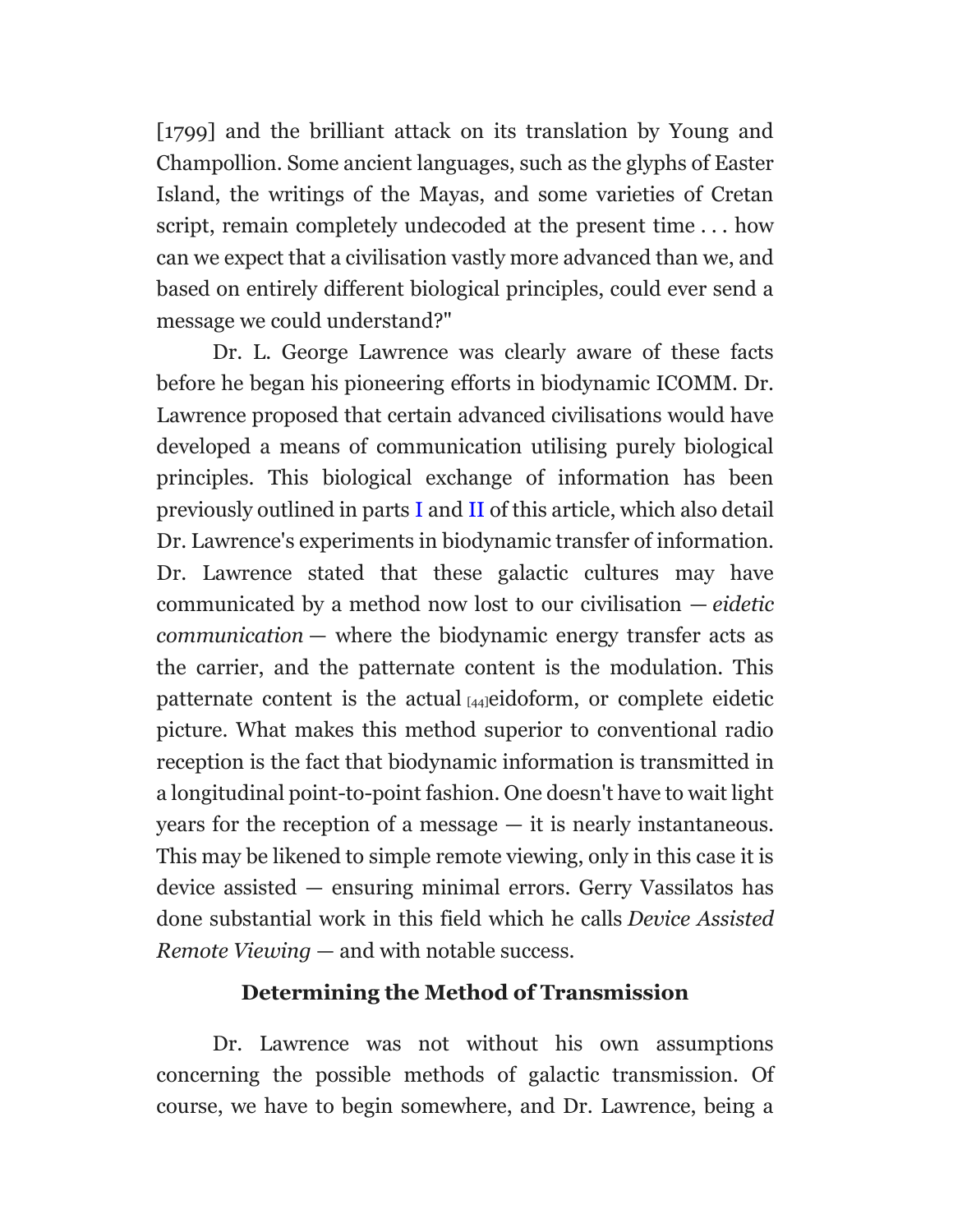radio engineer, followed the simple progression entailed in sending and receiving conventional radio communications. This follows the Russian theorist Y.I. Kuznetzov's outline of the communication process via the concepts of communication, coding, signal, and modulation. Lawrence's version would be detailed thusly: The*communication* (Eidogram) would be converted into a form suitable for transmission (biodynamic signal), the coding being the method of conversion, and the modulation (patternate content) would be the change in the parameters of the emission sewing as the carrier of the (biodynamic) signal. For reception, one would simply reverse this process.

Dr. Lawrence arrived at these conclusions based on his qualitative analysis of the sound emitted from his experimental setup. The modulations he heard displayed a character not unlike other conventional transmissions, which led him to work on their immediate conversion to visual images. At the very heart of Dr. Lawrence's system was a unique form of biodynamic transducer which enabled him to receive and transmit signals of a biological origin.

### **Qualitative to Quantitative Analysis: Biosensor Technology and the Biodynamic Transducer**

Early in Dr. Lawrence's career, he began work on a series of transducers of biodynamic energy. In order to utilise quantitative measuring instruments, biodynamic energy would need to be converted or transduced into electrical energy. Initial experiments commenced with simple Wheatstone bridge circuits and plant material as the biosensor. Although the plant material reacted to biodynamic stimuli such as touch, and even directed thought, this was found to be unwieldy as the plant material was possessive of its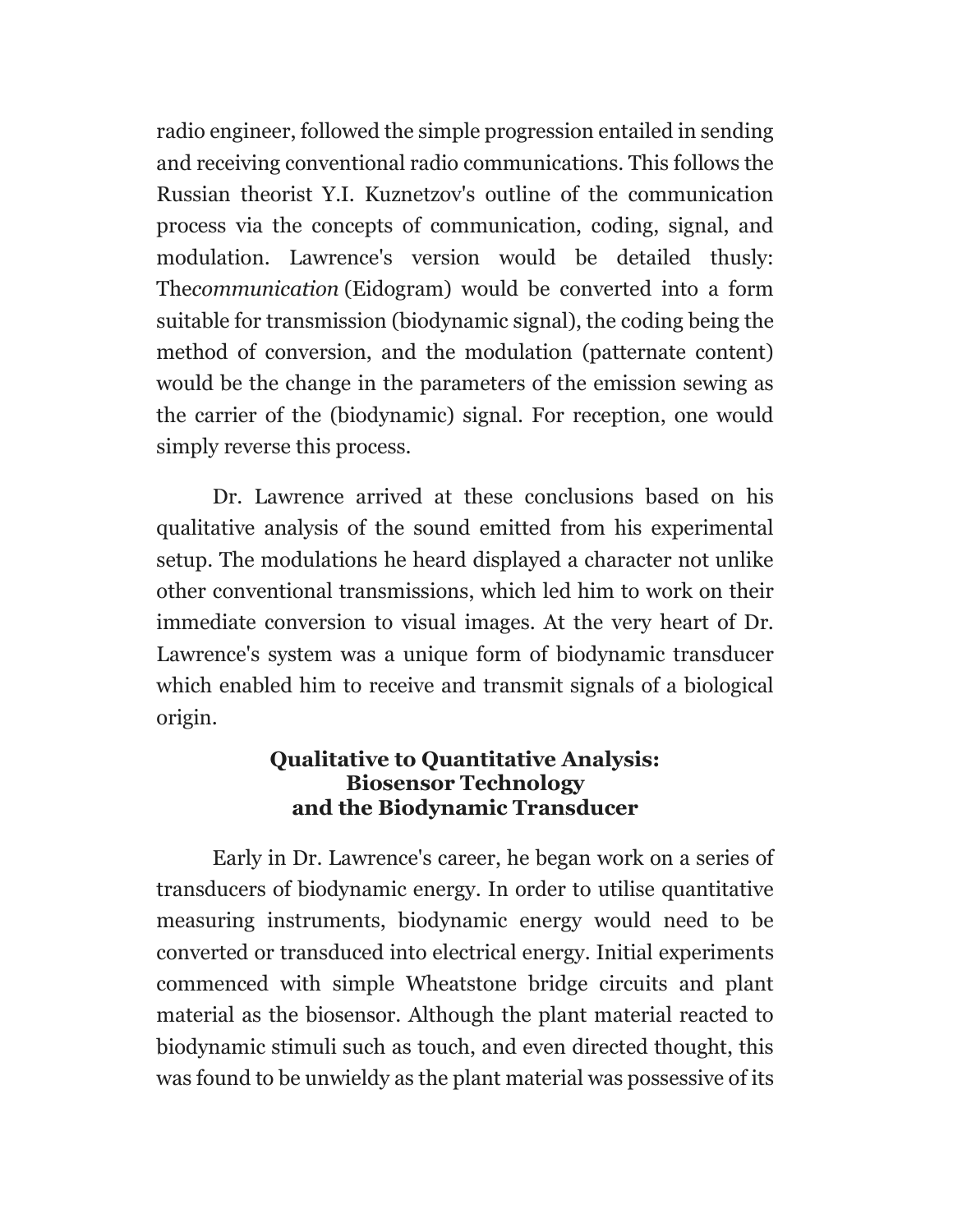own consciousness. It could easily become fatigued and stressed, or would simply seem unconcerned when experimental matters were conducted. Dr. Lawrence then began a systematic search of the organic semiconductor library for an answer. He found that a simple mixture of protein complexes, a sort of primeval soup as it were, produced remarkable results. But, the problem of tuning to specific biodynamic energies still existed. One needed to capture individual responses to particular stimuli in order to rule out any possibility of unwanted artifact. This necessitated the addition of special substances to the soup, to be used as what Lawrence termed the "excitation" mixture. These ranged from organo-methylglyoxol compounds to a variety of mineral compositions — each with their individual response characteristics. Now, the qualitative reactions of this biological "soup" could be directly transduced into a quantitative electrical signal via the use of high impedance amplifiers, and when mixed with a local oscillator, produced the desired output signal for analysis.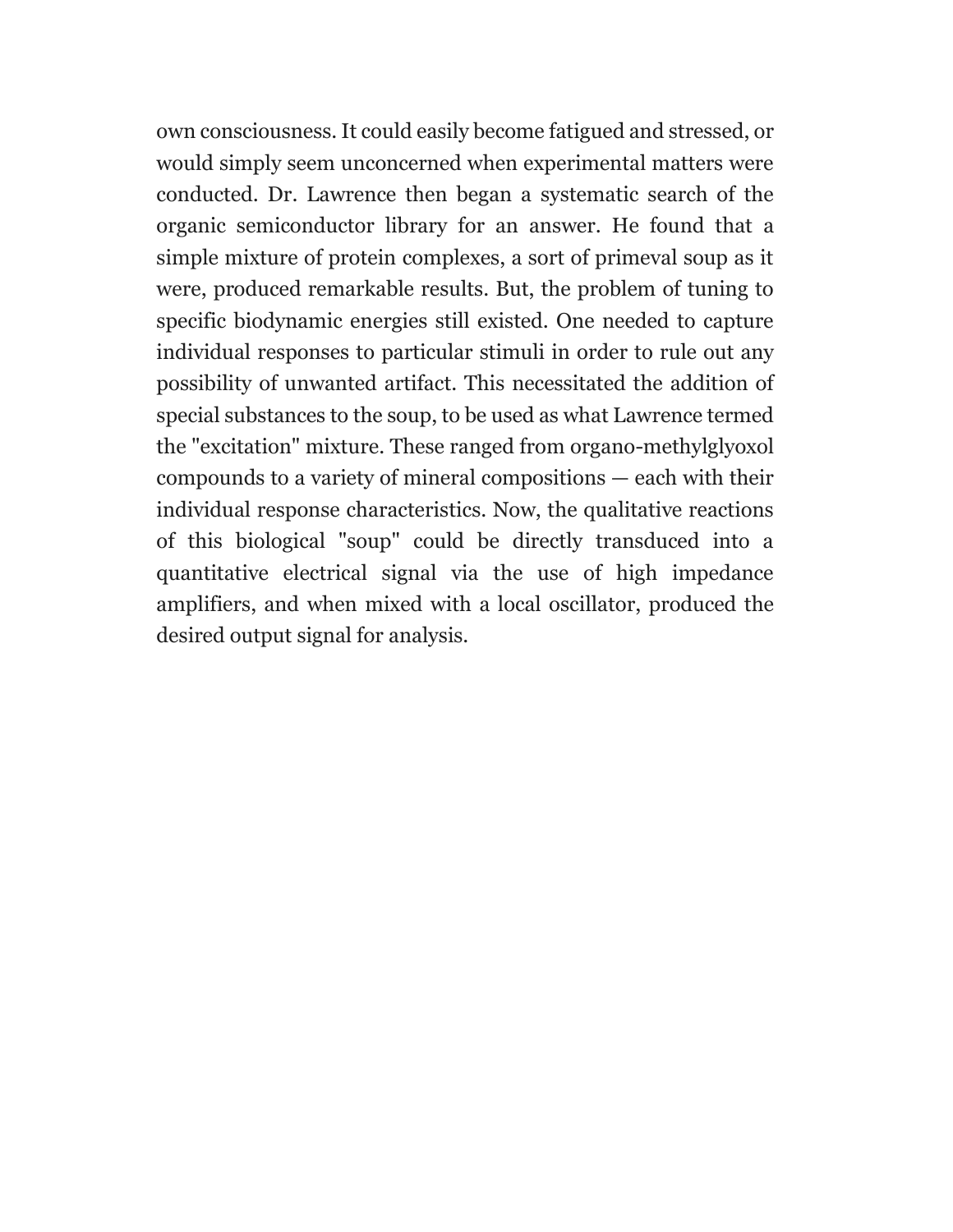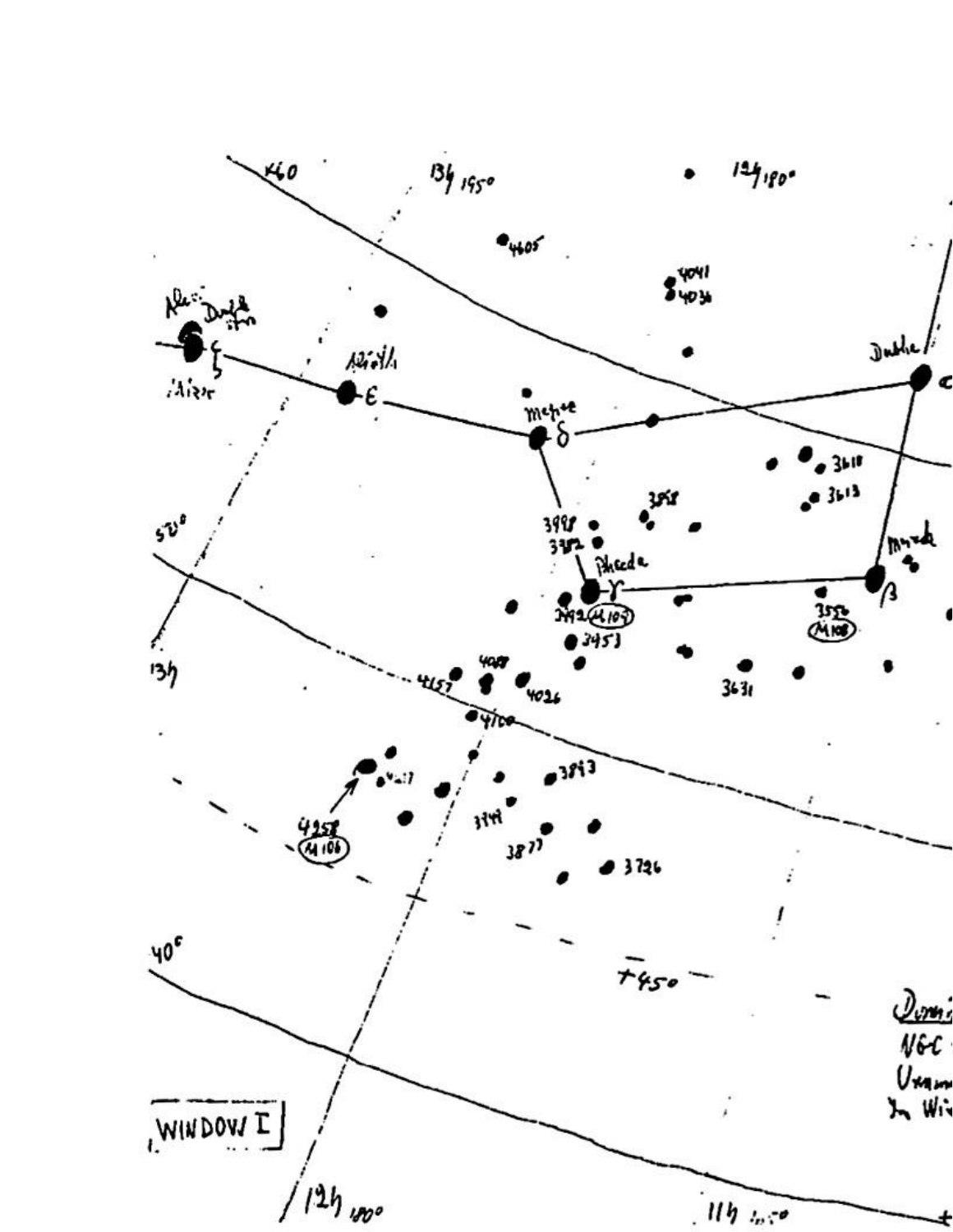# **Project LUCAS**

Project LUCAS, named after Dr. L. George Lawrence, was designed with the intention of re-creating these biodynamic interstellar communications experiments. Myself and researcher Michael Elsey journeyed to the High Desert area of the Joshua Tree National Monument for the re-creation. Many months of preparation preceded the actual experiments — the fabrication of biosensors and electronic equipment, laboratory testing, and experiment rehearsal. The project has been largely unfunded, [45]and the total cost of the present experimental setup is under \$1000.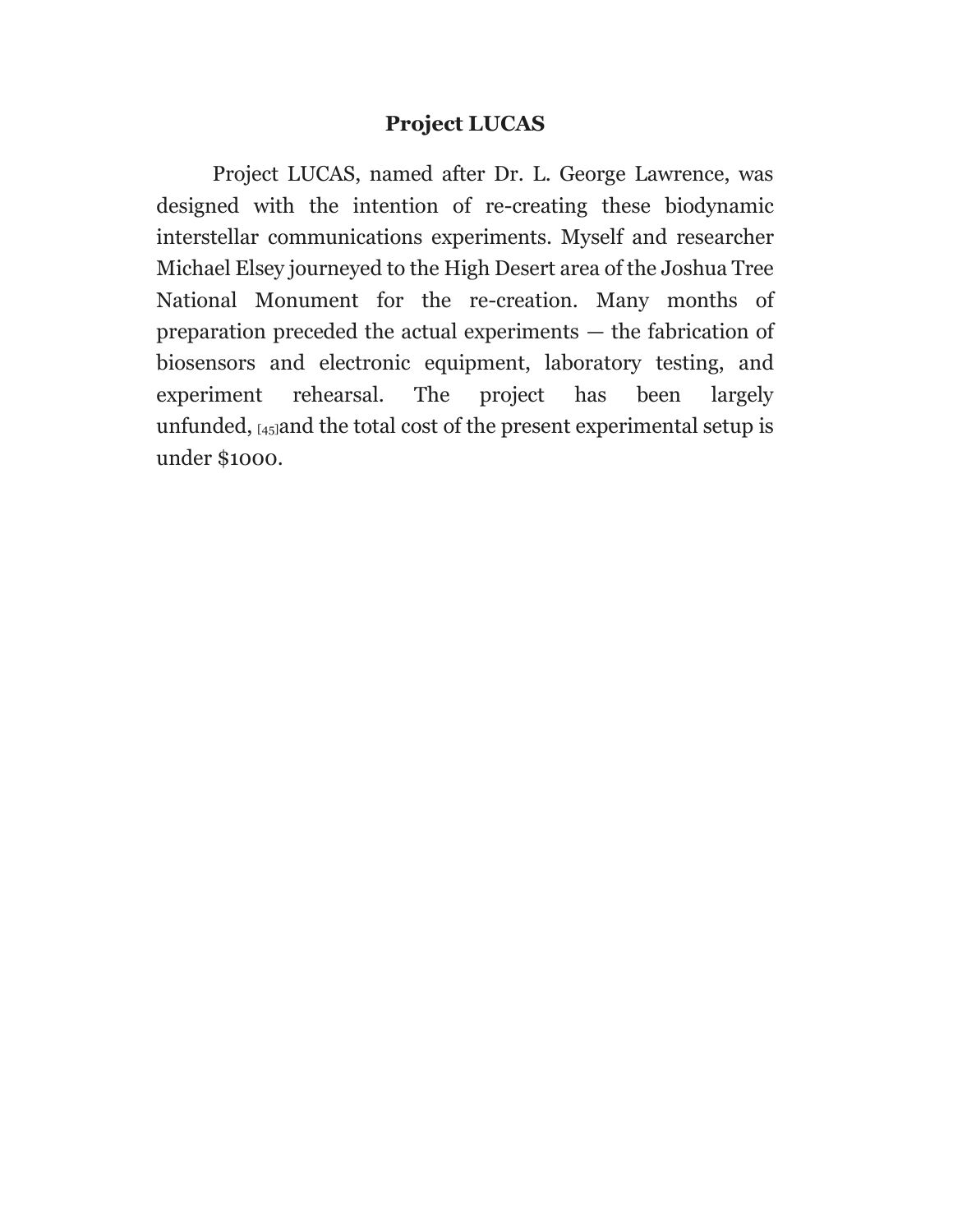

Project LUCAS in the High Desert of So. Cal. Small tube pointing to the right in the photo is original bisensor prototype assembly - still operational.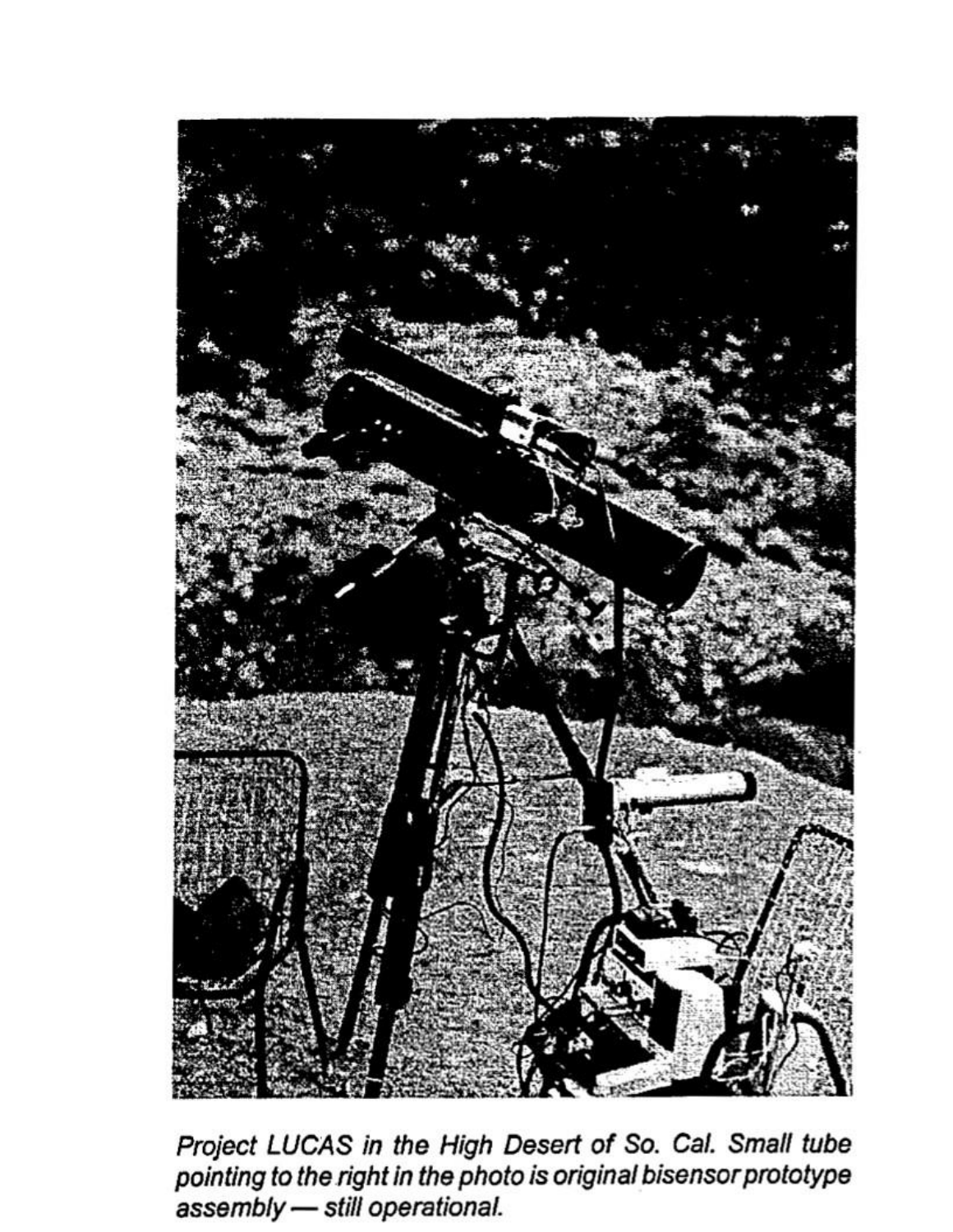We began the experiment with a horizon-to-horizon scan of the sky to see if there was any indication of biodynamic signals present. It was immediately discovered that one of the newly constructed pieces of equipment, the actual electronic sensing apparatus, suffered from electromagnetic interference, and had to be removed from the experiment. An older unit was inserted in its place and performed to our expectations with no interference problems. Our initial targets would be two galaxies in the Ursa Major constellation: M81 and M82. These were chosen because of all the searches conducted, Dr. Lawrence had the greatest success there. Our horizon-to-horizon scanning continued slowly to ensure proper functioning of the equipment, and eventually would focus in on the target area. Our first pass at M81 revealed nothing. I was concerned that the older equipment wasn't sensitive enough and I began tuning knobs. Nothing happened. As we settled into the campsite, we decided to leave the telescope and biosensor focused in on the target area for awhile. I remembered Dr. Lawrence's notes regarding how several weeks would go by without the detection of any signal, but I was still becoming somewhat discouraged and impatient by the lack of reception of signals, and continued to believe the equipment may be to blame. Suddenly, bursts of modulation poured out of the speakers. I immediately checked the equipment to make sure there wasn't a malfunction. Everything was in order. The bursts lasted only about ten seconds, and then as if nothing had happened, the equipment returned to the idle state. This would happen one more time the entire evening. Both instances were captured to cassette tape for further analysis.

We feel confident that this project confirmed Dr. Lawrence findings. There is no doubt that some kind of biodynamic signal [46]was received from the direction of the constellation Ursa Major. Ideally, a remote biodynamic station would be set up to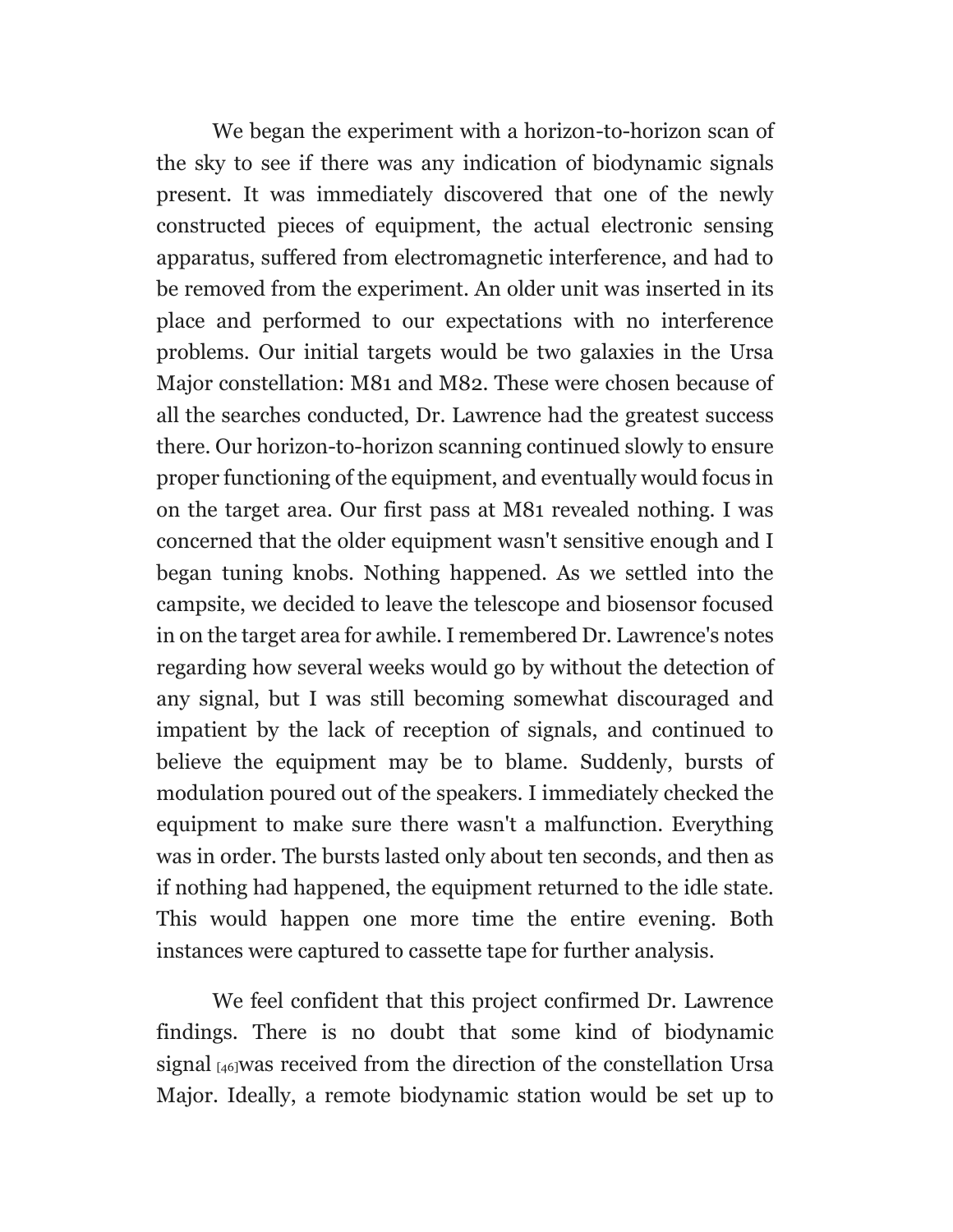monitor this area on a continuing basis so more information could be obtained and analysed. We may return to the problem of interpretation of these signals at a later time, but for now, the reception of biodynamic information from space has once again been verified.

# **Conclusion**

Hopefully, there will be enough interest and time to continue in this experimental direction. The need for better equipment, and constant monitoring are essential to such a project, but without proper funding, may be delayed for several years. Still, we continue experimentation on the transfer of biological information, and are now working toward development of simple practical applications of this technology. Working outside of the electromagnetic spectrum into the domain of biological energies opens up a vast new area of research far exceeding the singular employment of interstellar communications. Technologies which could arise from this pursuit are manifold, and applications such as point-to-point terrestrial communications, and portable biodynamic detectors may be a part of the near future.

# **References**

- 1. *Galactic Life Unveiled - The Phenomenon of Biological Communication Between Advanced Life in Space and Its Subliminal Effects on Terrestrial Man*, by L. George Lawrence. Borderlands, 1997. [Now available in our standard xerographic format: <#B0388, *["Galactic Life Unveiled"](https://borderlandsciences.org/cart/vital-forces/#Lawrence)*>]
- 2. "Methods and Receiver for Biological Data Transport," L. George Lawrence. Abandoned patent, 1981.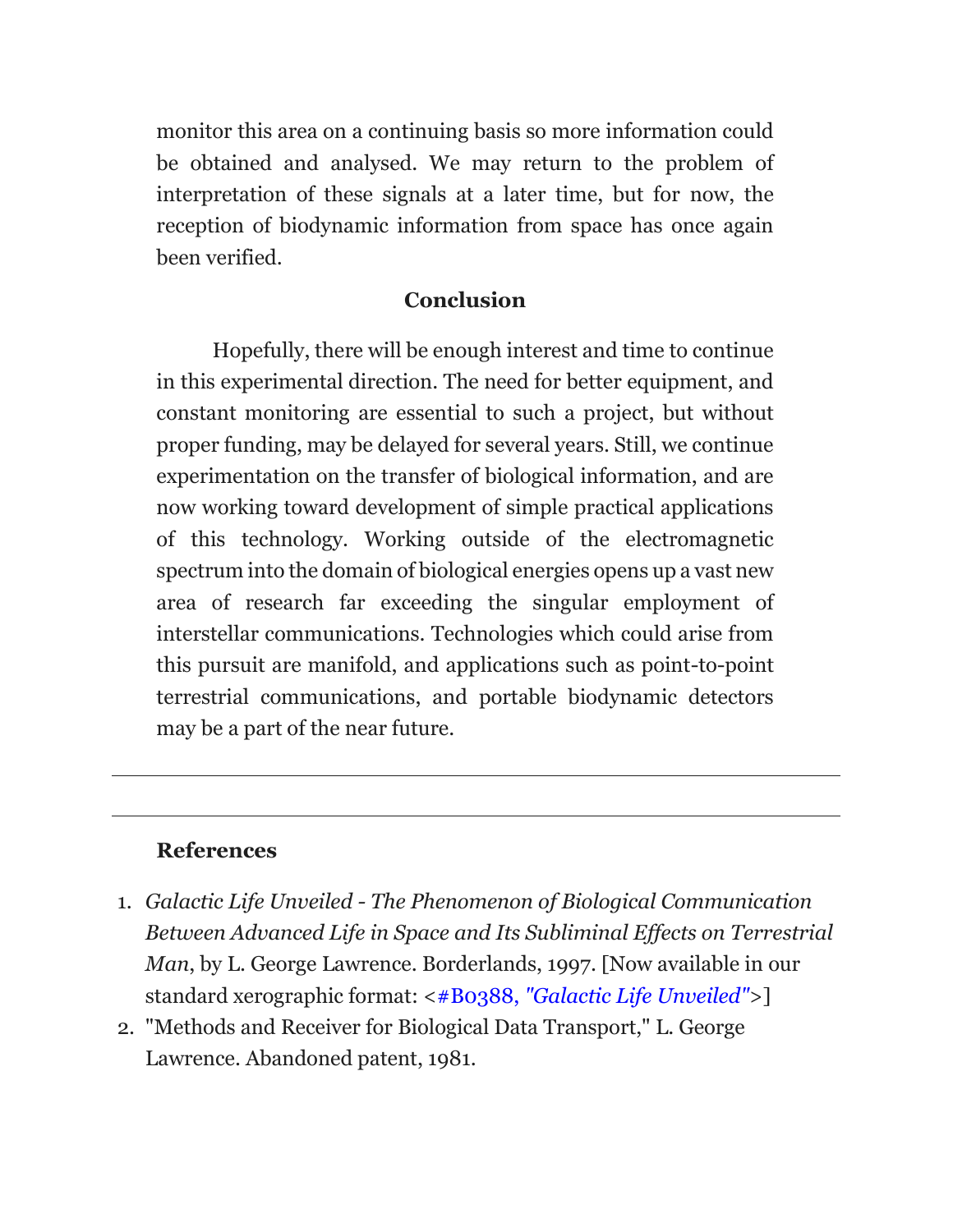- 3. ["Interstellar Communication,"](https://borderlandsciences.org/project/bio-icomm/lg.lawrence/Interstellar_Communications.html) L. George Lawrence, *Electronics World*, N.Y., 86:4, October, 1971, pp.34—45, ff. <*[Full-text](https://borderlandsciences.org/project/bio-icomm/lg.lawrence/Interstellar_Communications.html)*>
- 4. "New Worlds Revealed by Living Transducers," L. George Lawrence, *Electrical Review*, London, June 2, 1972.
- 5. "Biological Signals from Outer Space," L. George Lawrence, *Human Dimensions*, HD Institute, Buffalo, 2.2, Summer, 1973, pp. 16-18.
- 6. "Cinema 2000: The Quest for Extraterrestrial Video," L. George Lawrence, *Electronics and Technology Today*, March-April 1992.
- 7. ["Interstellar Communications Signals,"](https://borderlandsciences.org/journal/vol/29/n04/Lawrence_on_Interstellar_Signals.html) L. George Lawrence, Ecola Institute Bulletin #72/6A, Reprinted in*Journal of Borderland Research*, Vol. 29, No. 4 (July-Aug 1973). <*[Full-text](https://borderlandsciences.org/journal/vol/29/n04/Lawrence_on_Interstellar_Signals.html)*>
- 8. ["Are We Receiving Biological Signals from Outer Space?,"](https://borderlandsciences.org/project/bio-icomm/lg.lawrence/Biological_Signals_from_Outer_Space.html) L. George Lawrence, *Popular Electronics*, April 1991. <*[Full-text](https://borderlandsciences.org/project/bio-icomm/lg.lawrence/Biological_Signals_from_Outer_Space.html)*>
- 9. "The Starland Galactic Transmission Theatre," L. George Lawrence. Unpublished.
- 10."Biological Image Transmission," L. George Lawrence, 1989. Unpublished.
- 11. *[Contact with the Stars](http://amzn.to/1puRCX2)*, Reinhard Breuer, Oxford, S.F., 1982. [<http://amzn.to/1puRCX2>](http://amzn.to/1puRCX2)
- 12."The Galactic Gamble SETI Researchers Boldly Comb the Cosmos for Stellar Radio Stations," Michael Mechanic, *Popular Communications*, March, 1997.
- 13.*[Messages From the Stars](http://amzn.to/1puRFSA)*, Ian Ridpath, Harper & Row, 1978. [<http://amzn.to/1puRFSA>](http://amzn.to/1puRFSA)
- 14.*[The Search for Life on Other Worlds](http://amzn.to/1uxZ7zs)*, Captain David C. Holmes, USN, Bantam, 1967. [<http://amzn.to/1uxZ7zs>](http://amzn.to/1uxZ7zs)
- 15.*[Is Anyone Out There?](http://amzn.to/1uxZgD7)*, Jack Stoneley with A.T. Walton, Warner, 1974. [<http://amzn.to/1uxZgD7>](http://amzn.to/1uxZgD7)
- 16.*[Intelligent Life in the Universe](http://amzn.to/1sZK4e9)*, I.S. Shklovskii and Carl Sagan, Delta, 1968. [<http://amzn.to/1sZK4e9>](http://amzn.to/1sZK4e9)
- 17.*[We are Not Alone](http://amzn.to/1oMUlpv)*, Walter Sullivan, McGraw-Hill, 1964. [<http://amzn.to/1oMUlpv>](http://amzn.to/1oMUlpv)